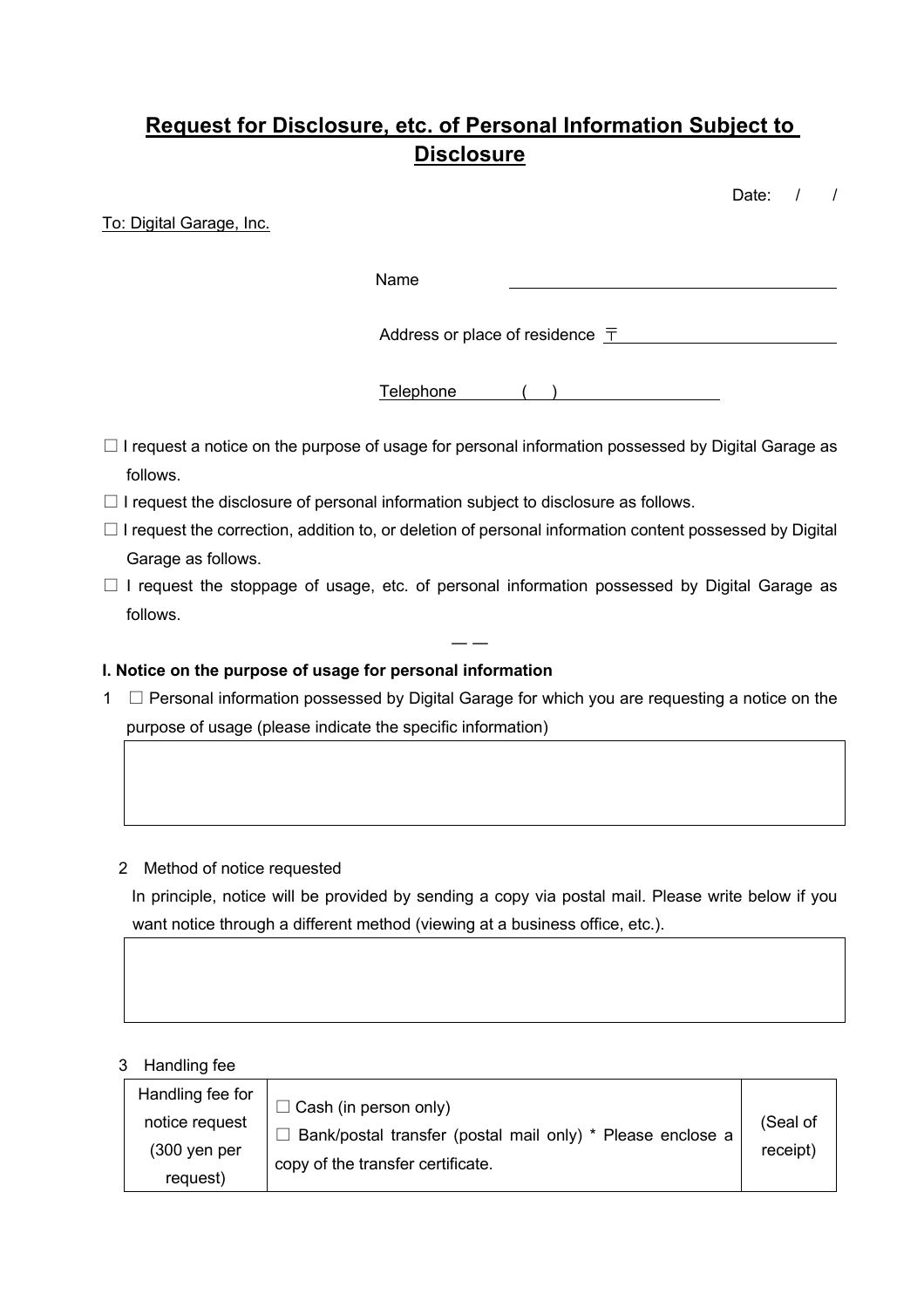#### **II. Disclosure of personal information subject to disclosure**

1 □ Personal information subject to disclosure for which you are requesting disclosure (please indicate the specific information)

#### 2 Method of notice requested

In principle, notice will be provided by sending a copy via postal mail. Please write below if you want notice through a different method (viewing at a business office, etc.).

### 3 Handling fee

| Handling fee for        |                                                            |                      |
|-------------------------|------------------------------------------------------------|----------------------|
| disclosure              | $\Box$ Cash (in person only)                               | (Seal of<br>receipt) |
| request                 | Bank/postal transfer (postal mail only) * Please enclose a |                      |
| $(300 \text{ yen per})$ | copy of the transfer certificate.                          |                      |
| request)                |                                                            |                      |

#### **III. Correction, addition to, or deletion of personal information content**

| Date disclosure was received                                                                                   |                                                                                                                                                                                                               |  |  |  |
|----------------------------------------------------------------------------------------------------------------|---------------------------------------------------------------------------------------------------------------------------------------------------------------------------------------------------------------|--|--|--|
| information<br>οf<br>personal                                                                                  |                                                                                                                                                                                                               |  |  |  |
| possessed by Digital Garage,                                                                                   | Date: $/$ /                                                                                                                                                                                                   |  |  |  |
| related to your request for                                                                                    |                                                                                                                                                                                                               |  |  |  |
| correction, addition to, or                                                                                    |                                                                                                                                                                                                               |  |  |  |
| deletion                                                                                                       |                                                                                                                                                                                                               |  |  |  |
| information<br>Personal<br>possessed by Digital Garage<br>that was disclosed based on a<br>disclosure decision | 0f<br>Notice:<br>Document<br>number<br><b>Disclosure</b><br><b>Decision</b><br>Date: /<br>Name, etc. of personal information possessed by Digital Garage<br>that was disclosed based on a disclosure decision |  |  |  |
| Reason for correcting, adding                                                                                  | Correction to/addition of content $\Box$ Deletion of content                                                                                                                                                  |  |  |  |
| to, or deleting content                                                                                        | (Reason):                                                                                                                                                                                                     |  |  |  |

# **IV. Stoppage of usage, erasure, or stoppage of provision to a third party of personal information**

Date disclosure was received  $\vert$  Date:  $\vert$